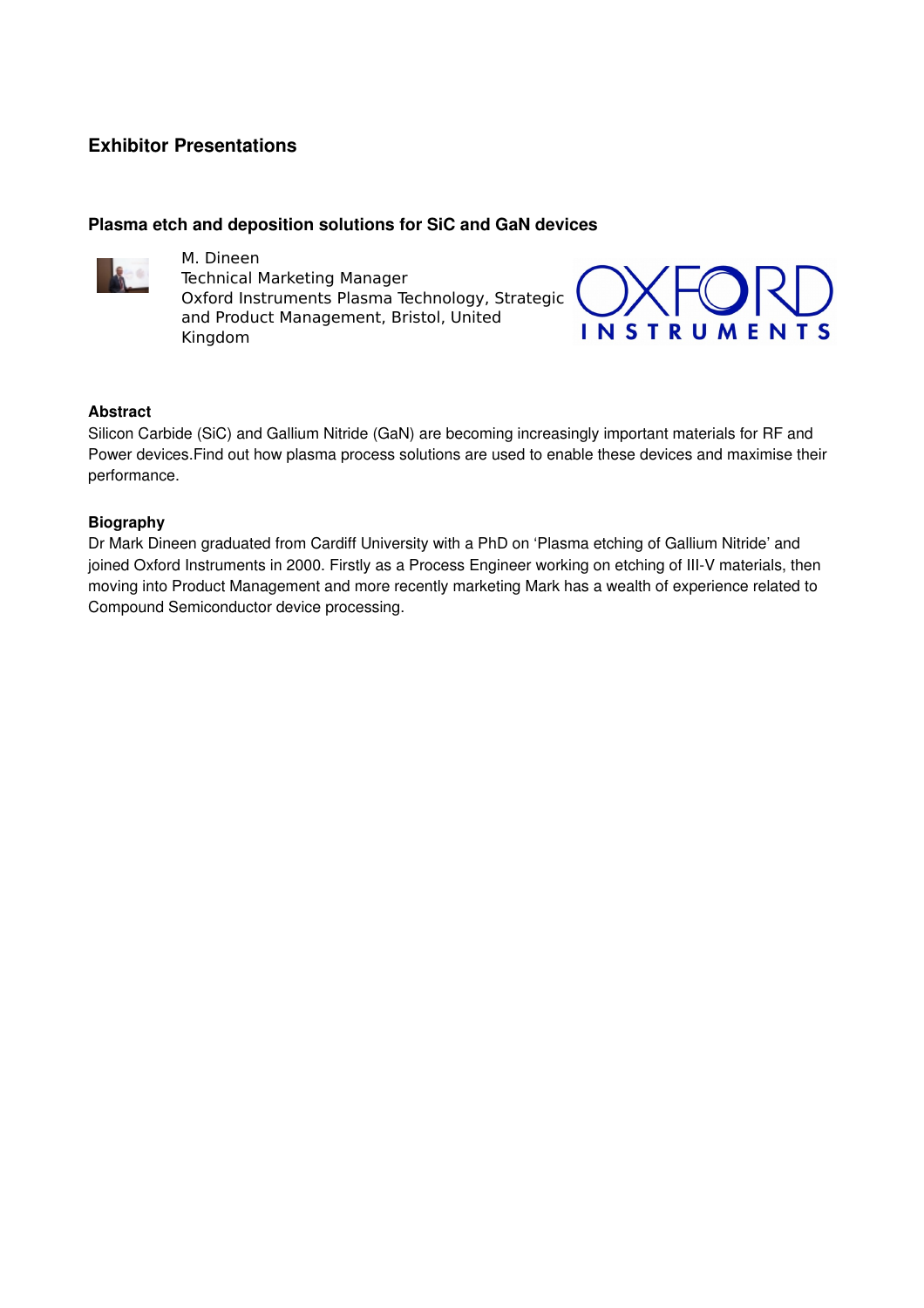# **Yield Improvement by Abrasion Reduction**



J. Lundgren Senior Field Application Engineer Entegris, Dresden, Germany



## **Abstract**

This presentation will describe different polymers and their technical attributes and functions in products used for bare die and wafer handling and processing applications.

Polymers used in wafer handling and processing has to have a low level of organics which can potentially outgas (outgasing) and low level of anions, cations and metals. Some polymers are required to have ESD (electro static dissipative) properties where different forms of carbon is added to achieve the required ESD specification. Another critical physical attribute is abrasion resistance. Specific polymers have a high abrasion resistance to avoid particle generation. Temperature resistance is another important factor for many Semiconductor applications.

## **Biography**

Senior Field Applications Engineer with electronic engineering degree from Sweden.

Been working for Entegris for the last 21 years supporting the Semiconductor Industry in many different technical roles with focus on wafer and reticle contamination control during handling, processing and shipping of sensitive devices.

Heading up projects and product qualification of 200mm and 300mm fabs in Europe.

Contributor to Entegris/CEA–Leti collaboration FOUP polymer contamination/decontamination Project. Partner in the European TSV-Handy wafer handling Project.

Active SEMI participant.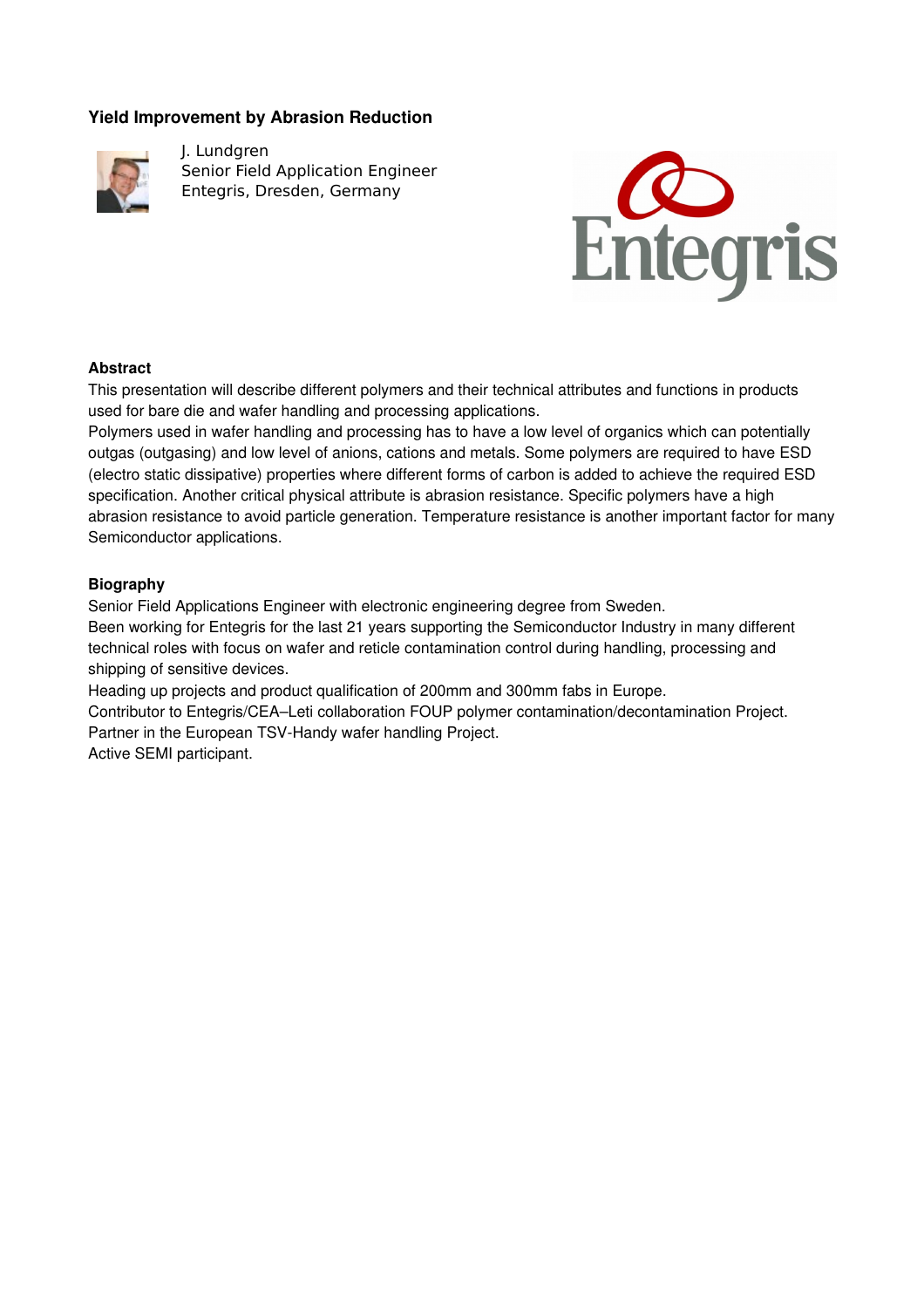# **Extend the lifecycle of your industrial IT systems > 20 years**



R. van Hagen Business Development Manager Detron Lifecycle Services, Veenendaal, **Netherlands** 



#### **Abstract**

IT components like servers, IPC systems and boards that are used in the semiconductor industry should be robust, secure and of high and constant quality. In addition, systems are used over a longer period of time and redesigning an alternative product results in additional cost and risks. During this presentation, Detron gives insight in its Lifecycle management strategy that helps customers like ASML, Philips and NTS choose/design-in the right IT components and extend the lifecycle of these products for more than 20 years.

#### **Biography**

Robbert van Hagen has a strong 20-year background in ICT managed services both in the IT and Telecom domain, acting as a sparring partner in the field of mobility, Internet of Things and Lifecycle Management.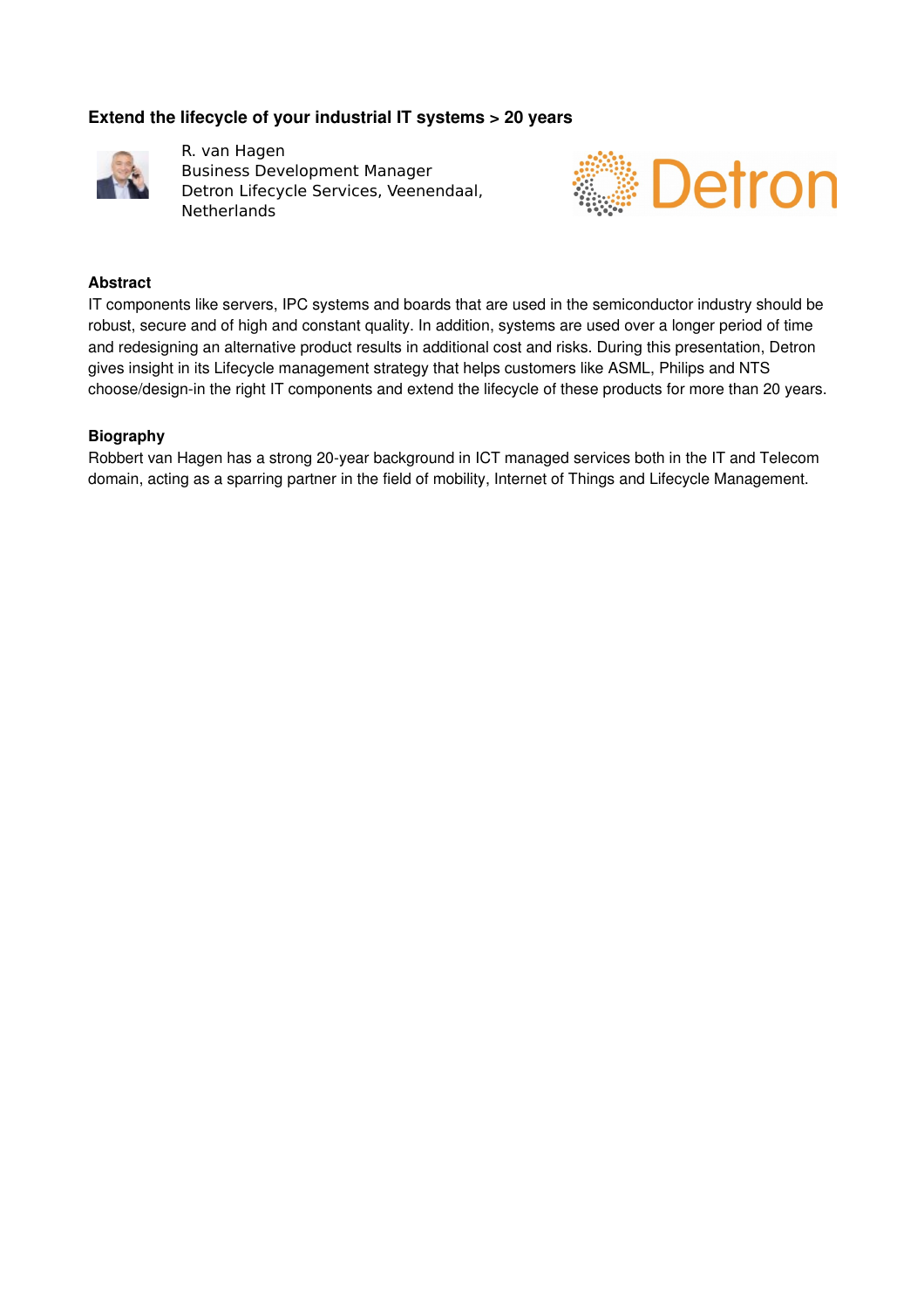# **Quality Assurance in High-End Semiconductor Production**



M. Holzapfel Business Development Manager Semiconductors Precitec Optronik, Neu-Isenburg, Germany



## **Abstract**

PRECITEC is worldwide the preferred supplier and partner of high-end standard and customized optical sensor solutions for quality control in production processes of semiconductor and consumer electronics. Using our non-contact and non-destructive technology, deviations in essential steps of the manufacturing process can be detected. Thus, we enable not only a significant increase in the quality of subsystems and finished goods, but also a reduction of time and cost in the assembly processes.

PRECITEC equipment is currently used in application scenarios in the semiconductors such as:

- In-process wafer thickness measurement (grinding, CMP, etc...)
- Fast warpage inspection
- Bumps and micro-bumps inspection
- Laser dicing groove inspection
- In process dicing laser autofocus
- And many others

#### **Biography**

Mathias Holzapfel is a Business Development Manager at Precitec Optronik with a focus on the Semiconductor industry. His responsibility encompasses Precitec's worldwide Semiconductor sales.

Upon completing his engineering degree in "Photonics and Image Processing" Mathias began his career as a technical sales and applications engineer in the field of diode array spectroscopy. Later he moved on to industrial image processing were he further developed his software and application expertise. These skills and experiences lead him to his current position at Precitec Optronik.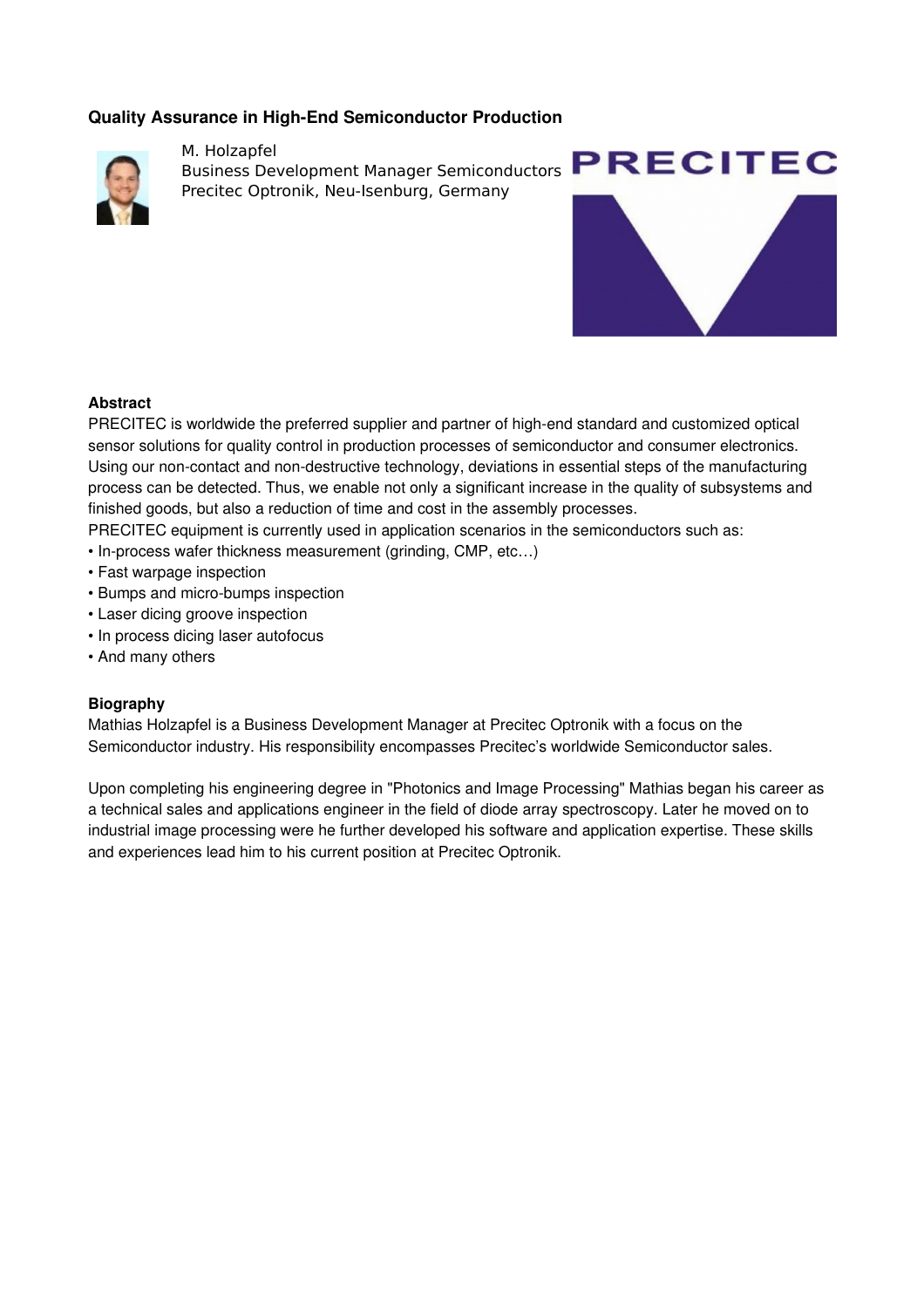#### **Noncontact metal layer thickness and sheet resistance measurement on process wafers**



M. Klein Managing Director SURAGUS GmbH, Managing, Dresden, Germany



#### **Abstract**

Thickness measurement is a crucial yet challenging endeavor in many industries. Processes such as sputtering, plating, polishing or selective etching among others benefit from instant metal thickness measurement. To date, indirect measurements on test wafers often lead to uncertainties resulting from a selective measurement of samples. They also cause additional costs for processing test wafers and consuming tool time. Furthermore, high-resolution measurement near edges enables integrity assessment of near edge areas. These near edge areas receive broader attention these days as they still provide significant potential to increase the yield and decrease costs per chip.

Novel tool integrable measurement technology is required to adapt to these challenges and to assure accurate, non-contact and reliable measurements of the layer thickness even at high wafer handling speed. Therefore, non-contact sensors for intool monitoring and detailed offline imaging have been developed based on eddy current technology, a well-known method for layer characterization, and have been adapted to the challenges of in process and edge area measurements. A sophisticated evaluation enables a precise interpretation of the obtained data, including near edge areas. It is shown that the received results are equivalent to destructive thickness and contact 4PP measurements. Eddy Current, though, is a much faster method. In contrast to other approaches, this non-contact method erases impacts of insufficient homogenous contact qualities and therefore leads to a higher repeatability. Examples will be given where the eddy current measuring method has been applied on top of structured multi-layer systems or obtaining precise thickness measurement near edges.

This talk is dedicated to initiate a discussion on the shift from measurement on test wafer to measurement on process wafers.

#### **Biography**

Dipl.-Wi.-Ing. Marcus Klein has been managing director of SURAGUS GmbH since 2010. He got his master degree in Business and Engineering from University of Technology Dresden focusing on microelectronics and electronic packaging. Past working experiences include Siemens Pte Singapore, Wacker Chemie, Advanced Mask Technology Center and Fraunhofer Institute for non-destructive testing Dresden. He is member in several research projects and expert for eddy-current based measuring solutions for thin films, coated glass, carbon fiber and graphene.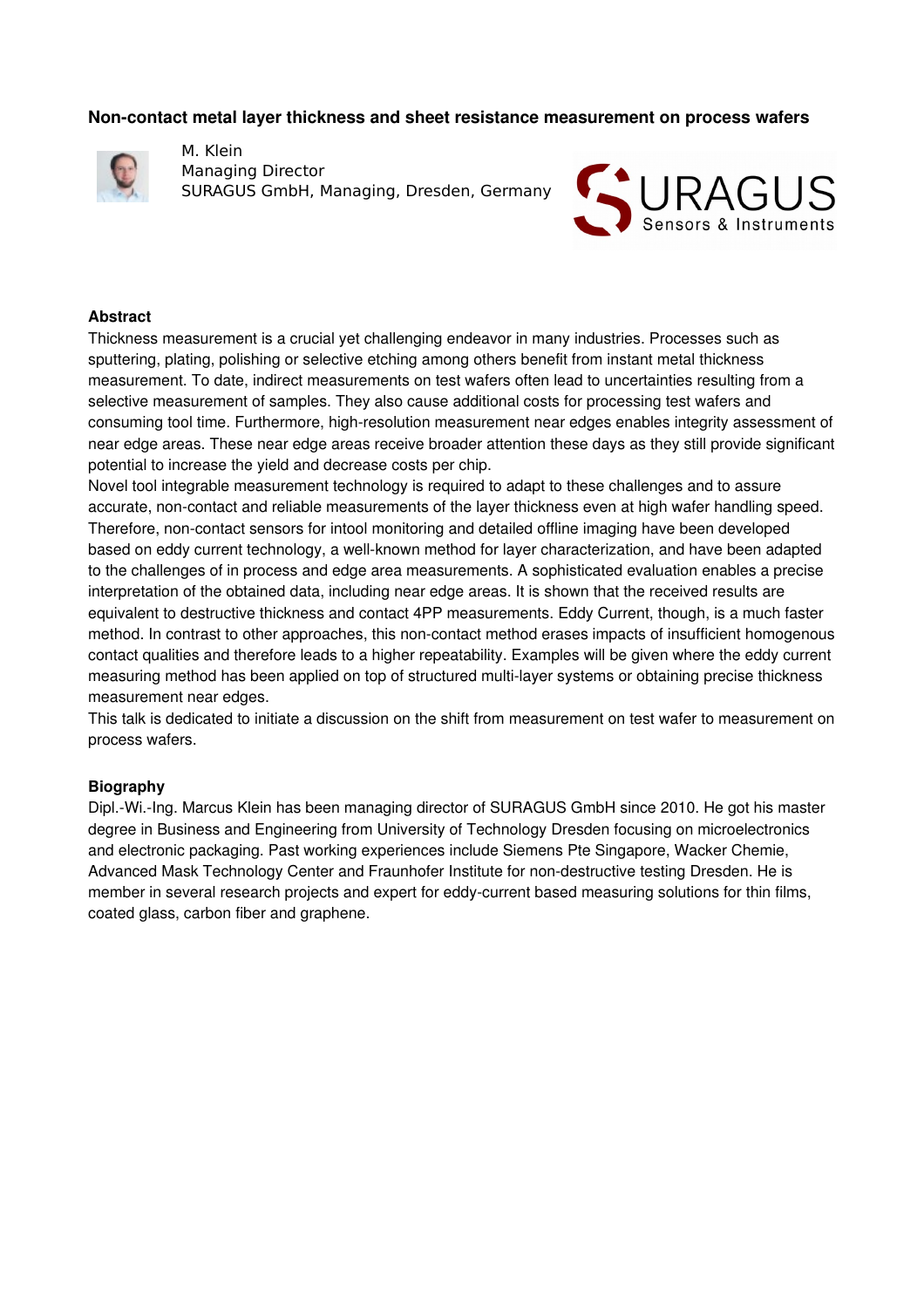## **Maintenance Management 4.0**



J. Kinauer Director Channel Sales camLine GmbH, Sales & Marketing, Petershausen, Germany



#### **Abstract**

Highly productive, profitable manufacturing must also focus on the automation of maintenance in order to work efficiently, flexibly and sustainably. The purpose of intelligent maintenance is more than just organizing the maintenance staff! - It must analyze process data for predictive maintenance, observe the material flow, keep spare parts, coordinate the maintenance staff and, of course, document maintenance activities. In addition, it is important in a complex production with large plant inventory that the maintenance measures and experiences are documented as best-known methods (BKM).

There are different maintenance methods like corrective, predictive or preventive maintenance. Each maintenance type may be used at specific occasions, depending on the impact to the life time of the equipment and production. Predictive Maintenance as the most complex maintenance type requires that equipment data is analyzed with statistical methods like Western Electric rules.

#### About camLine

camLine (camLine.com) develops and markets its own software providing powerful solutions to the challenge of "Manufacturing Excellence" in the MOM sector. camLine's IT-based infrastructure systems are used in the manufacturing of high-tech industries. camLine's priorities are quality assurance with SPC/APC/SQM, process integrity with a recipe management, production logistics, efficiency (OEE), shop floor integration, engineering analytics, machine maintenance, and innovation efficiency. Training and consulting is provided by camLine's own academy. camLine has been offering its services worldwide for more than 29 years.

#### **Biography**

Jochen Kinauer currently serves as Director of Channel Sales and Public Relations at camLine GmbH. In his career, Jochen was responsible for SW Automation Projects for Semiconductor Manufacturing, which includes MES, Equipment Integration, Tool Controls, FDC, APC and SPC.

In addition Jochen Kinauer serves as Cluster Manager at Silicon Saxony e.V. for the cluster Advanced Semiconductor Manufacturing Technologies and RFID. As part of his role Jochen organizes an annual RFID Symposium in Dresden, showing new developments and technologies in the area of RFID and Indoor Material Tracking that takes place every year at the beginning of December in Dresden, Germany.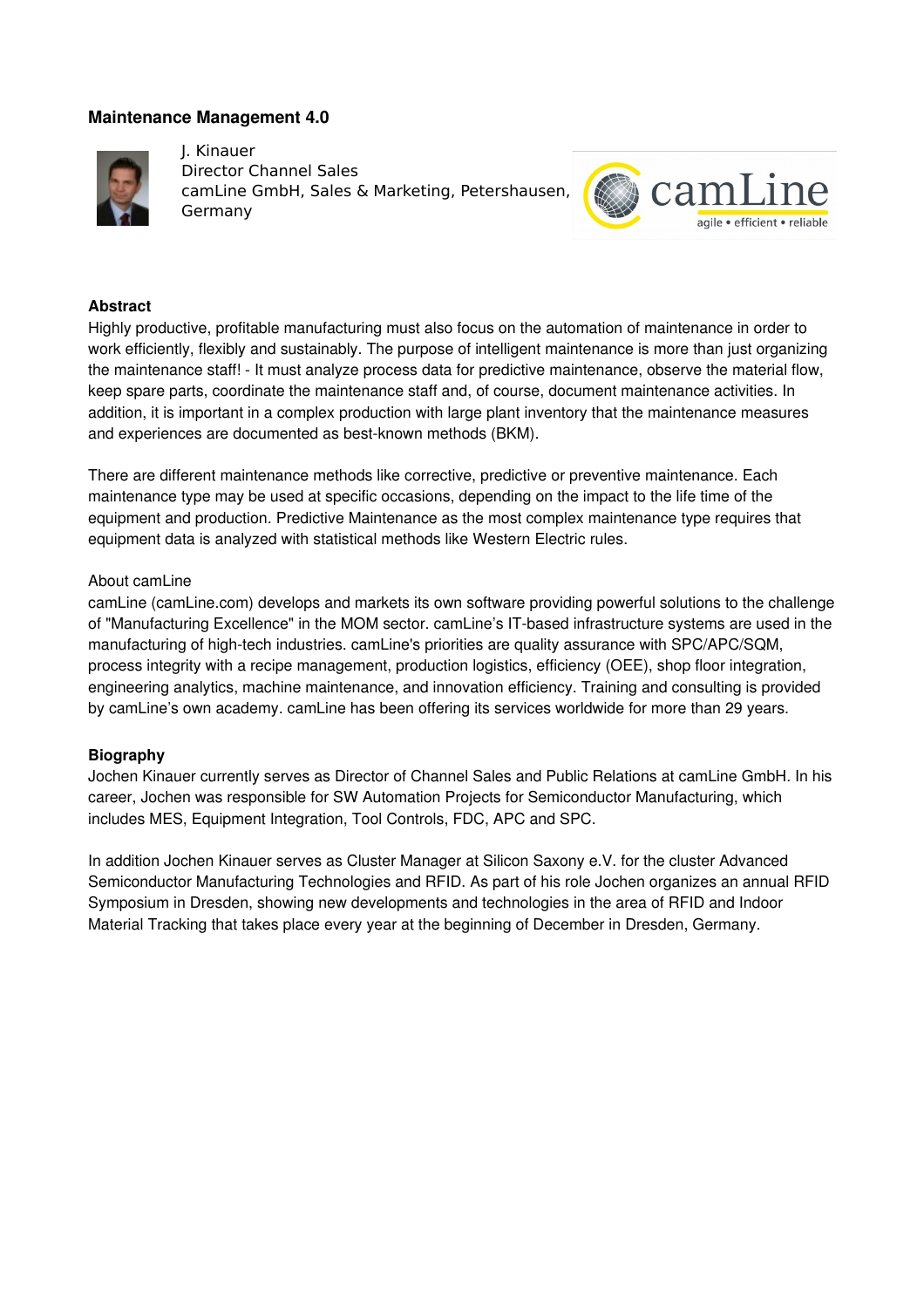# **Siconnex BATCHSPRAY Technology: Case studies for cost- and space improvements**



F. Wörndl Global Director Sales & Marketing Siconnex customized solutions GmbH, Sales, Hof bei Salzburg, Austria



#### **Abstract**

Siconnex BATCHSPRAY technology is used, if a high throughput on a small footprint, as well as a low chemical consumption matters.

In a case study, that was done together with a European customer, the benefits of moving from a wetbench or single wafer track to a BATCHSPRAY equipment in terms of money and cost savings are shown.

#### **Biography**

Fabio Wörndl started at Siconnex in 2011 as Service Engineer. After a technical sales support role for the US market, he became Account Manager in 2016. Since July 2017, Fabio is Global Director of Sales & Marketing at Siconnex and manages the sales structure around the globe.

Fabio has a degree in electronics and a diploma in industrial engineering and economics.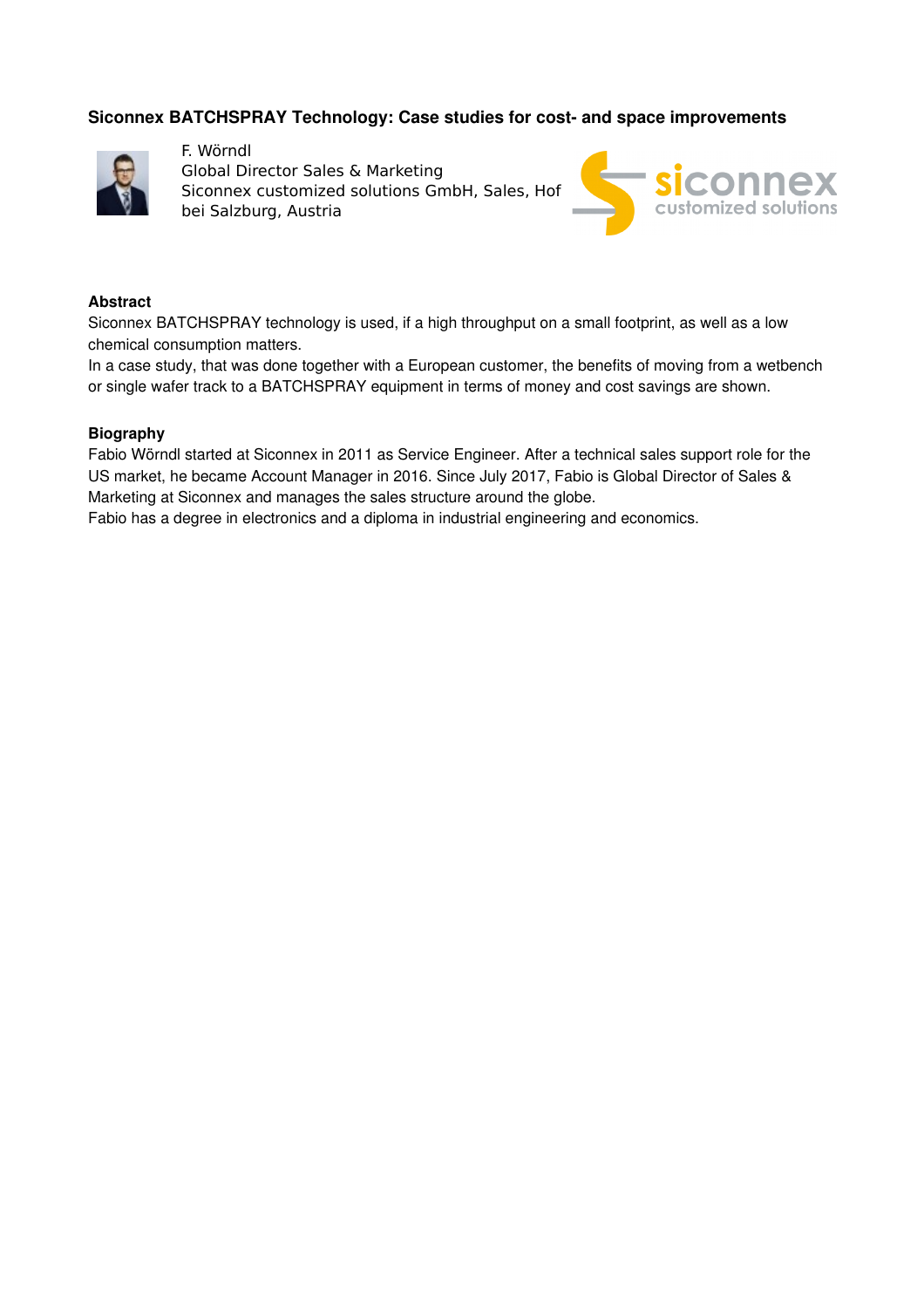## **Scaling up to big data volumes**



D. Suerich Product Evangelist PEER Group, Kitchener, Canada



## **Abstract**

The market is demanding faster throughput, smaller feature sizes, and higher quality. The fuel that drives these improvements is data – from more sensors, faster sampling, and greater integration of different sources. Collecting larger data volumes allows for deeper insight into critical process and production metrics, as well as the possibility of using advanced analytics and machine learning to speed defect analysis and reduce repair times. However, this explosion of big data can overwhelm traditional data sharing and storage mechanisms. Join us as we discuss cutting edge approaches to managing your data including new storage solutions, best practices for where your data should live, and methods for sharing that data with your analysis systems and global experts.

#### **Biography**

Doug Suerich is Product Evangelist at The PEER Group Inc., the semiconductor industry's leading supplier of factory automation software for Smart Manufacturing and Industry 4.0. Doug focuses on big data and remote connectivity solutions that help manufacturers collaborate securely on tools and data in production environments. A passionate advocate for Smart Manufacturing, Doug serves as an active member of the SEMI® Smart Manufacturing Advisory Council and Smart Manufacturing SIG, Americas Chapter.

Doug has over 20 years of experience leading software teams for a variety of industries including semiconductor, manufacturing, and transportation. Most recently, he was involved in architecting PEER Group's remote connectivity solution, Remicus™, and he was a champion in promoting the use of cloud computing and latest-generation web technologies.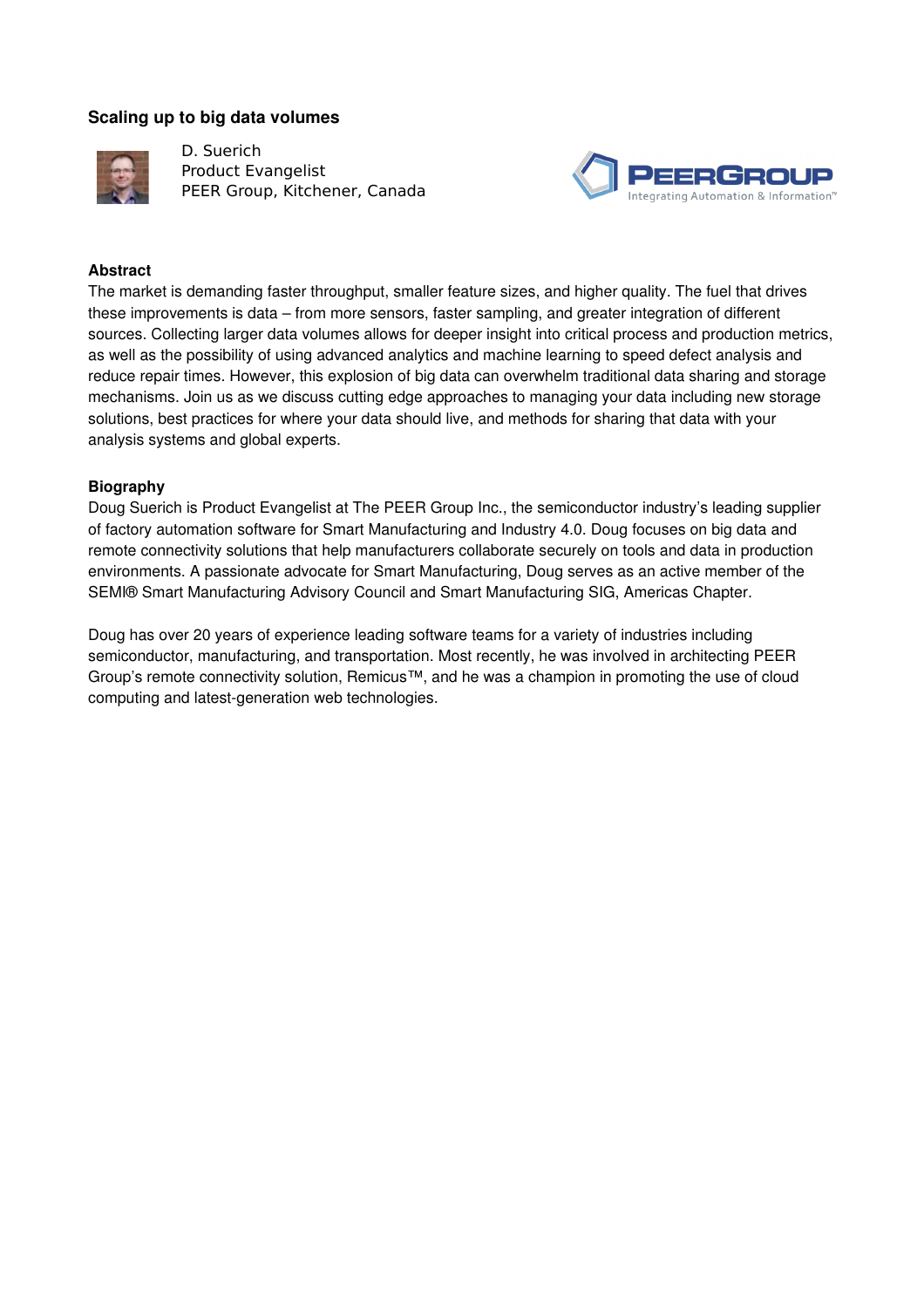## **Liquid system component cleanliness testing at 20 nanometres**



D. Green Applications Engineer Particle Measuring Systems, Boulder, United **States** 



#### **Abstract**

Fluid handling components such as valves, pumps, filters and degassing modules are common sources of contamination in high purity liquid distribution systems. This contamination can eventually reach the processing environment either in the form of solid particulates or, through chemical reactions, as a form of ionic contamination. Due to the significant cost associated with yield impacts, it is of vital importance to ensure that fluid handling components are sufficiently clean before they are used in the production environment. A simple testing program has been established that uses an optical particle counter to characterize the initial and long-term cleanliness of critical fluid handling components for particle sizes down to 20 nanometres. The testing program allows the relative cleanliness of components constructed out of different materials and from different manufacturers to be evaluated. This can save both time and money in the production environment by ensuring that the best components are selected for the designated task.

#### **Biography**

David Green graduated from University College London in 2002 with a bachelors degree in Physics. David has spent most of his career designing, building and testing novel particle analysis equipment. Since 2013 David has represented Particle Measuring Systems across the EMEA region as an Application Engineer.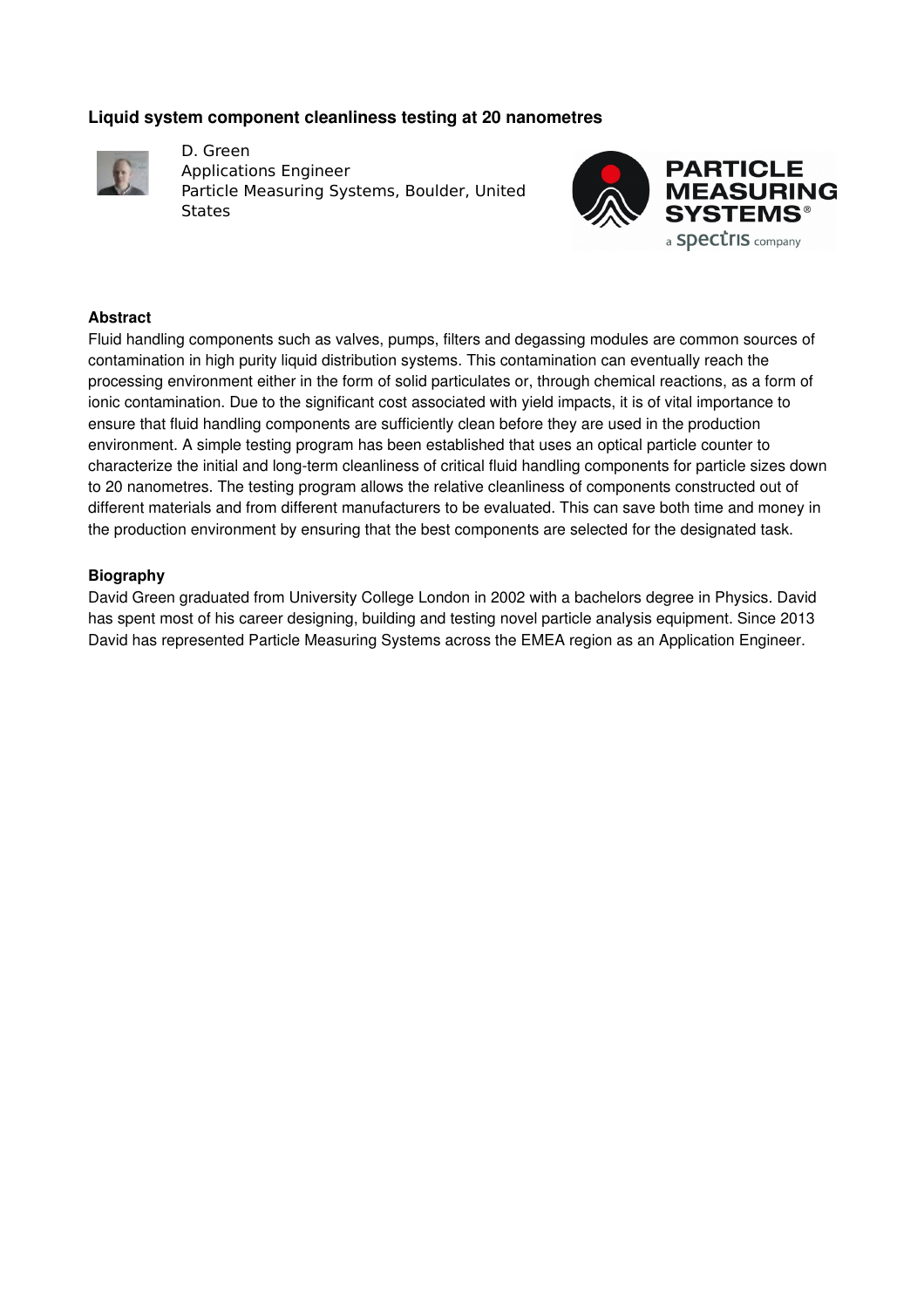# **How New Macro Defect Inspection Technologies Are Becoming Essential to Increasing Yield and Reducing Wafer Fab's Costs**



M. LaTorraca Chief Marketing Officer Microtronic, Inc., Hawthorne, NY, United States



## **Abstract**

As semiconductors and intelligent devices are adopted into all areas of modern society it's critical that the inspection processes in manufacturing fabs keep pace.

Traditionally, semiconductor wafer manufacturers rely on sampling - at both the die and wafer level. Although sampling speeds up the inspection process, there is obvious risk of missing defective wafers due to sampling. While fabs will probably always rely on sampling to some extent, there are now new macro defect inspection applications that can be added to the wafer production environment to deliver dramatic improvements in many areas. These areas include: recipe-less defect detection; reduction of manual inspection costs; root cause analysis; shipping die with latent defects, excursion control, customer returns, and comprehensive automotive zero-defect strategy enablement.

This presentation focuses on why automated macro defect inspection is becoming essential to fabs as they are challenged to improve their quality in the already highly demanding semiconductor manufacturing environment. Exploding markets such as automotive and mobile devices make it necessary for fabs to provide better quality at lower costs.

For example, detection of macro defects in-line, prior to final inspection, allows manufacturers to take corrective action at an earlier, less expensive point in time to address any defective die and to prevent die with a high probability of carrying reliability defects, from entering customer products – including automotive devices. Additionally, automated macro defect inspection is ultra-fast and can inspect 3,000 wpd while delivering an actual high-resolution full-wafer color image. The macro defect inspection approach creates a complete, trackable "waferbase" with defect lists and defect maps along with each wafer's OCR number, image and slot position to help identify production problems fast and take corrective action quicker.

## **Biography**

Mike LaTorraca is the Chief Marketing Officer of Microtronic, Inc., the US-based manufacturer of EagleView the semiconductor industry's most yield enhancing macro defect inspection system and winner of the 2017 Semicon West Best of West new product of the year award.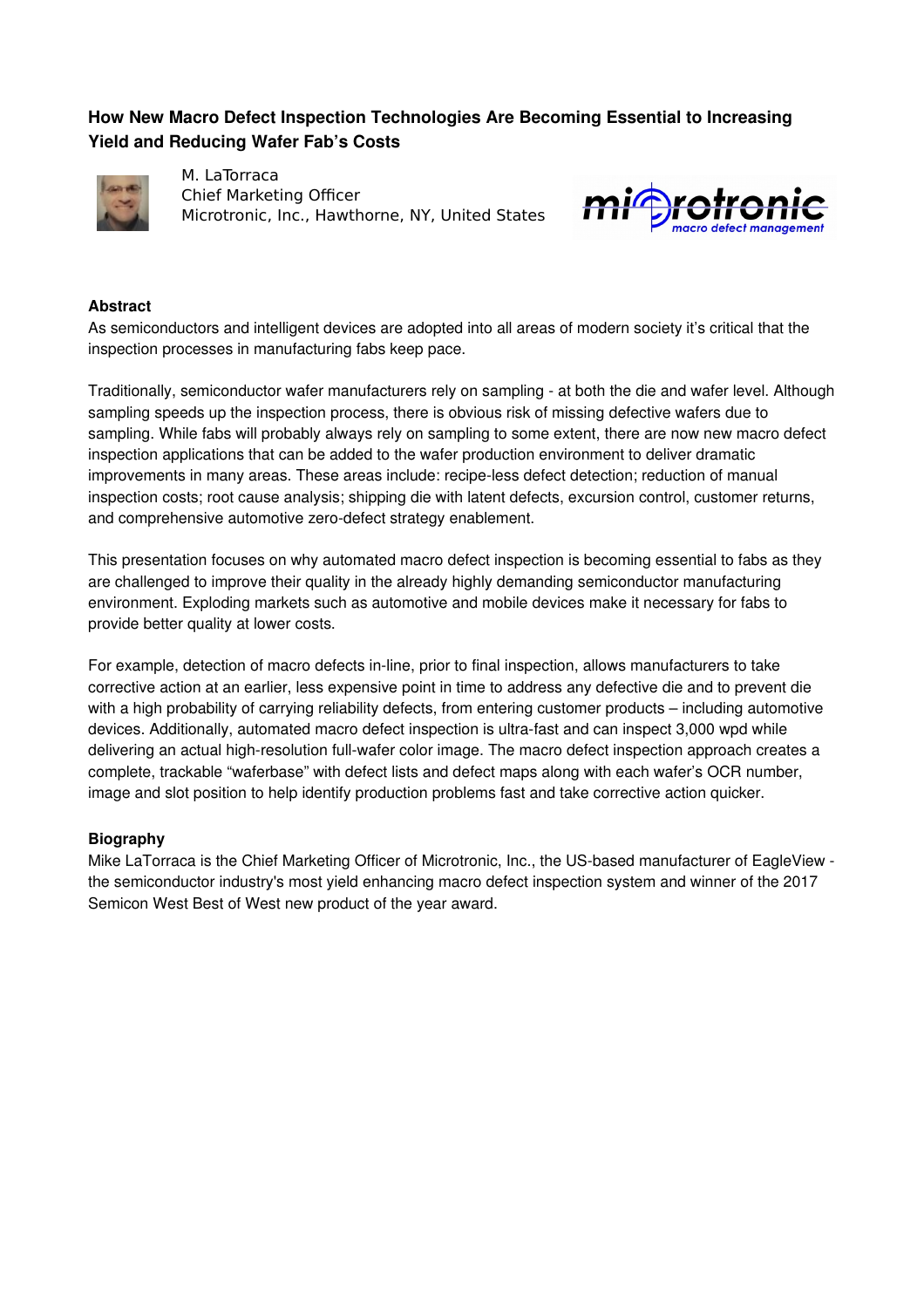# **Solutions for processing SiC wafers and slicing SiC ingots with high speed and cost reduction**



G. Klug General Sales Manager DISCO HI-TEC EUROPE, Sales Department, Kirchheim b. München, Germany





Kiru · Kezuru · Migaku Technologies

## **Abstract**

DISCO Corporation is a leading manufacturer for equipment and tools for wafer thinning and dicing. Silicon carbide has become an alternative to Silicon when it comes to manufacturing high-power devices. However, singulating SiC wafers is challenging due to its hardness. The main challenge is maintaining high speed processing and best die quality at the same time. DISCO proposes suitable solutions for SiC processing with significant time and cost reduction and best quality. We introduce ultrasonic dicing and stealth laser for singulation and KABRA for ingot slicing. Processing SiC with standard dicing blade at a high speed causes chipping and cracks. Ultrasonic-wave dicing is a technology capable of reducing the processing load by applying ultrasonic vibrations in the blade radial direction. Lower processing load in ultrasonic-wave dicing enables the selection of a blade with smaller grit size improving the processing quality. SD is a technology that forms a modified layer by focusing a laser beam below the surface of a workpiece and then separating the workpiece into chips by breaking. SD is capable of processing SiC at a speed higher than that of ultrasonic-wave dicing, but both technologies prevent burr of metal layers and offer high die strength. So far, producing SiC wafers from an SiC ingot was a big cost issue, which hampered the development of SiC power devices. Slicing by wire saw requires a lot of time and is not cost-efficient. With KABRA, DISCO is introducing the new generation of SiC wafer production with high-speed ingot slicing. The KABRA slicing method forms a flat light-absorbing separation layer at a specific depth by irradiating a continuous, vertical laser from the upper surface of the SiC ingot. . By KABRA slicing, processing time is cut significantly while increasing the number of wafers per ingot. All of the above mentioned processes are offered by the Dicing-Grinding Service at DISCO HI-TEC EUROPE with its facilities close to Munich airport.

## **Biography**

Gerald Klug studied business engineering at the University of Siegen and graduated in 1998 as Dipl.Wirt. Ing., completing his thesis at BMW in Munich. He started his career as a designer of coil processing lines for nearly 3 years at a German machine manufacturing company, Heinrich Georg GmbH. At the end of 2000, he joined DISCO as a Sales Engineer for the area of Scandinavia. Meanwhile he has been almost 18 years at DISCO, nowadays operating as General Sales Manager for the whole of Europe.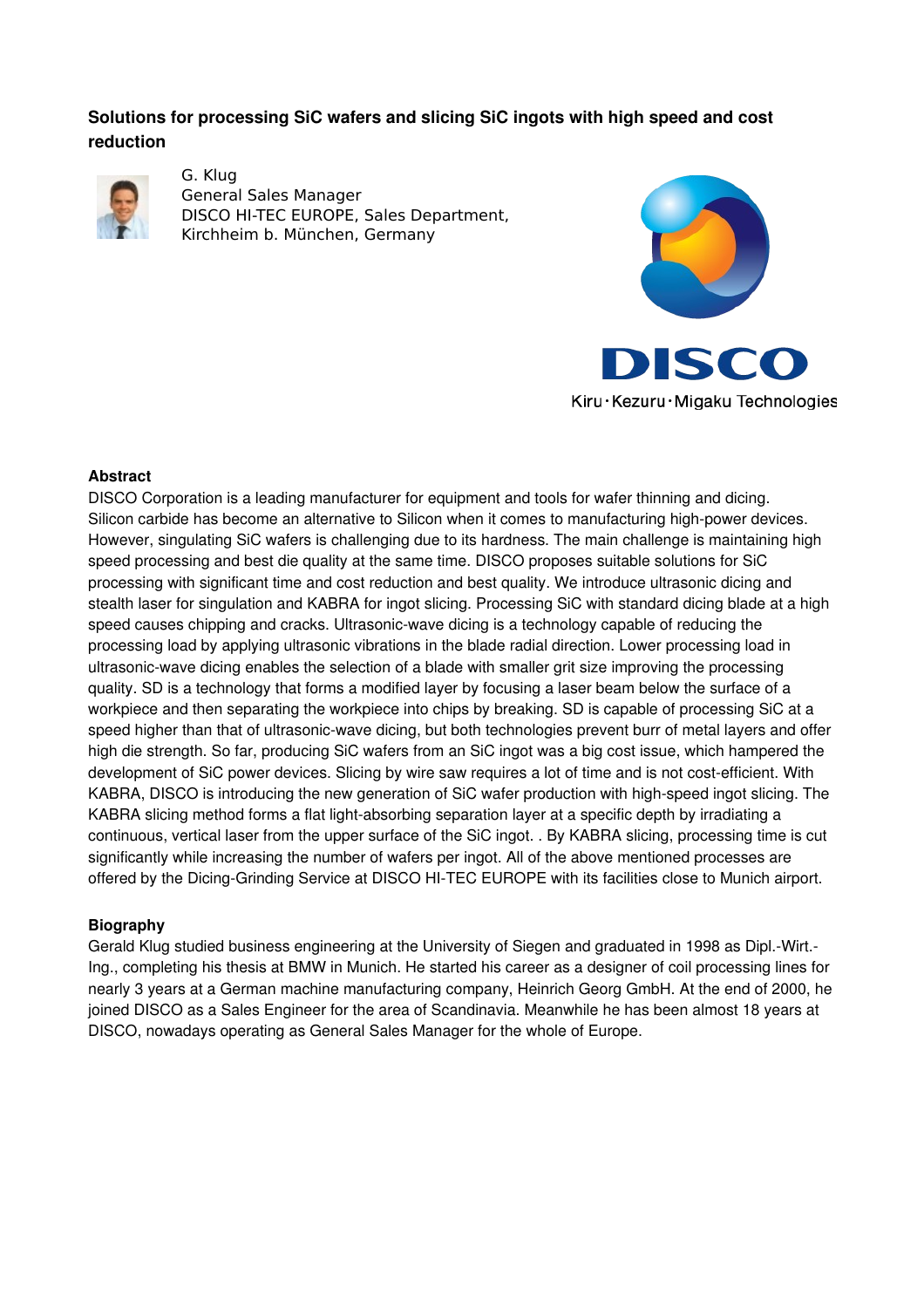# **UBM Metallization Technology for advanced semiconductor devices**



R. Preisser Director Process Technology AP&S International GmbH, Donaueschingen, Germany



#### **Abstract**

As semiconductor device geometries further shrink more devices migrate from wire bonding to flip chip technologies to overcome the technical limitations of the bonding technologies such as electrical resistance or the geometrical dimensions.

An under-bump metallization (UBM) is used as an alternative for the different options of device metallization such as Al-, Al-alloys and Cu to act as electrical contact, adhesion promoter and protection layer between this chip metallization and the following solder bump technology.

However the UBM deposition incl. pre- and post-treatment of the incoming wafers are critical to the interface stability and to reliability performance of the complete device. Some of this representative aspects has been evaluated, analyzed and assessed under different processing and/or test conditions using different material science and electrical test conditions.

#### **Biography**

CV Robert Preisser Director Process Technology AP&S International, Donaueschingen, Germany

• Started my professional career at IBM semiconductor development facility in Sindelfingen, Germany as process engineer with a chemical engineering background in 1974. Held several technical lead positions in various fields of SC technologies, including 3 technical R&D assignments (total of 5 years) to the IBM facilities in Burlington and Fishkill.

• Joint 1994 the semiconductor high purity chemistry division of Merck, Darmstadt, Germany as senior manager. Responsible for the development, build- and qualification- of high purity chemical supply units including the global high purity chemical service division

• 2012 joint Atotech, Berlin, Germany as VP- for the new established semiconductor metallization division. Founded and led for 4 years a new SC- chemistry research approach at CNSE in Albany, NY, USA. The approach included a R&D cooperation (2012) with Case Western Research University in Cleveland, OH for electrochemical research. Retired from Atotech in 2014.

• From 2014 until today part time adjunct professor at Case Western Research University in Cleveland and part time director for SC-processing technology at AP&S in Donaueschingen, Germany.

>100 publications in Semiconductor processing, SC and MEMS material development and application engineering.

Patents in SC-metallization technologies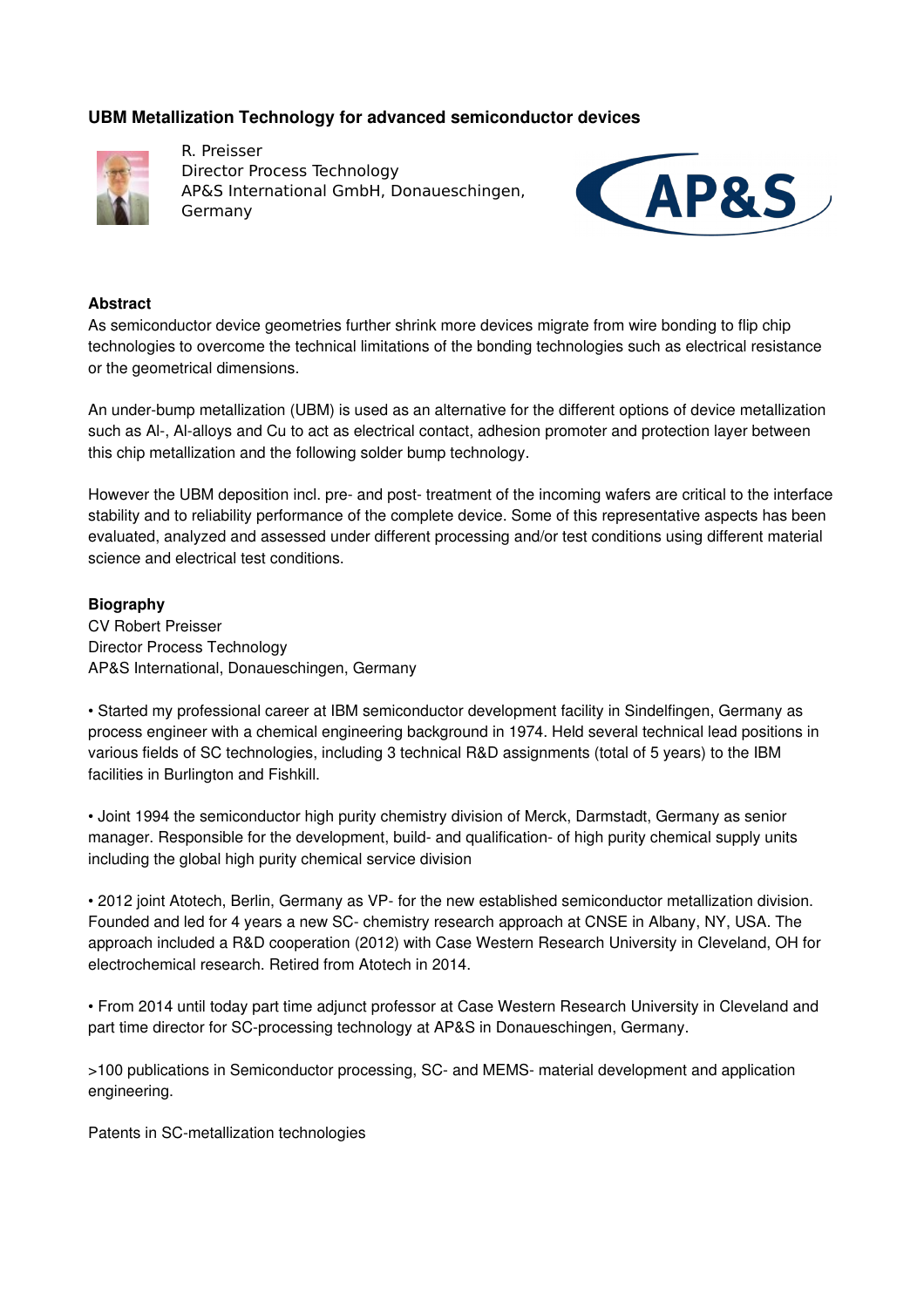# **SystematIC: Innovation in Integration**



R. Visee CEO SystematIC Design B.V., Delft, Netherlands



## **Abstract**

SystematIC designs and develops advanced custom IC's for sensor and power applications in the analog mixed signal domain. In SystematIC's products optical and magnetic circuits are often designed for a high voltage environment with low power requirements to the IC's. Trends we observe in the market are towards more integrated functionality, internal diagnosis and testability, minimum external component count at the lowest possible cost. Systematic circuit design techniques are applied in modern mixed signal CMOS IC processes for the product developments to excel in technical performance. Design for testability on waferprobe and final test are important requirements in the chip development. Lead frame customization leads to custom products in a standard assembly production lines. Examples of innovative products are presented in HV, optical and magnetic domain, as innovation in integration is advanced technology in actual products.

## **Biography**

Richard Visée received his Electrical Engineering degree (MSc) at the Electronics department of the Technical University Delft. He proceeded to develop his skills in electronic design at the same department in a two-year in-depth study on the design of low-noise microphone amplifiers. After working as an analog design Engineer for three years, with a strong focus on RF circuit design, he joined SystematIC as a coowner.

Besides working on many various IC design projects in sensor readout and power conversion, he developed SystematIC's Japanese business relations and now represents the company in projects for Japanese customers. He is also involved in collaborations with European research institutes and guides electronics development for space-related research.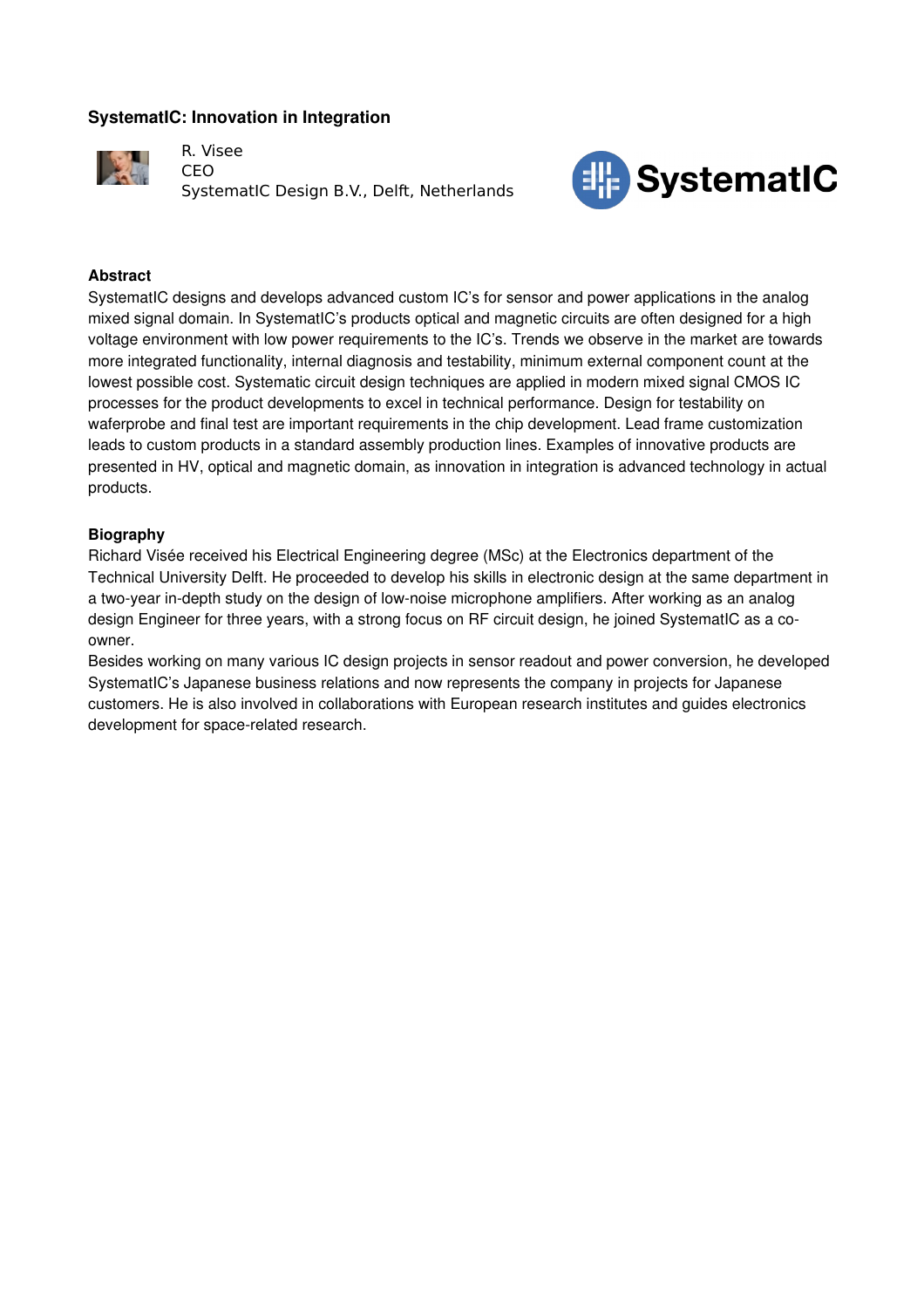# **MEMS and Semiconductor Applications for Wafers from Glass and Quarz**



C. Seibert Account Manager, Sales Plan Optik AG, Sales, Elsoff, Germany



#### **Abstract**

Microelectromechanical systems (MEMS) and Sensors provide the magic that makes today's devices from our everyday life smart. MEMS consist of tiny mechanical and electrical devices such as membranes, mirrors and valves, as well as sensors, actuators and integrated circuits. Without MEMS or sensors, we would not have smartphones, smart homes and wearable smart watches, as well as a huge range of industrial and medical devices that require the functionality provided by MEMS and sensors.

This presentation will show different possibilities of using glass in MEMS and Semiconductor Industry, for example as glass carrier wafers, that enable handling and processing of ultra-thin semiconductor wafers that are needed to manufacture chips for smartphones and electronics.

Furthermore the use of glass wafers and dies in applications such as automotive lighting and sensing using wafer level packaging (WLP) technology will be shown as well as sneak peak into glass microfluidics and special applications for Silicon/glass compound wafers.

#### **Biography**

Christian Seibert is Sales Account Manager for Plan Optik AG, leading manufacturer for high quality wafers from glass, quartz and glass-Silicon.

At Plan Optik AG Christian is responsible for customers in US and Canada, helping them to find best wafer solutions and exceed requirements for their MEMS applications and Semiconductor processes. Additionally he is working on product development for Plan Optiks' stock products and OTS (off the shelf) wafers as well as technical documentation.

Previous to this position Christian graduated as M. Eng. in Technical Sales from a dual study in cooperation between THM (Technische Hochschule Mittelhessen) and Plan Optik AG, working in Sales Department on establishing analysis and controlling of Sales.

Prior to that Christian finished his first dual study as B. Eng in Electrical Engineering in cooperation between THM and LTI Motion GmbH, provider of high dynamic and precision automation and drive solutions, working on various projects in departments such as application engineering, project and product management and R&D.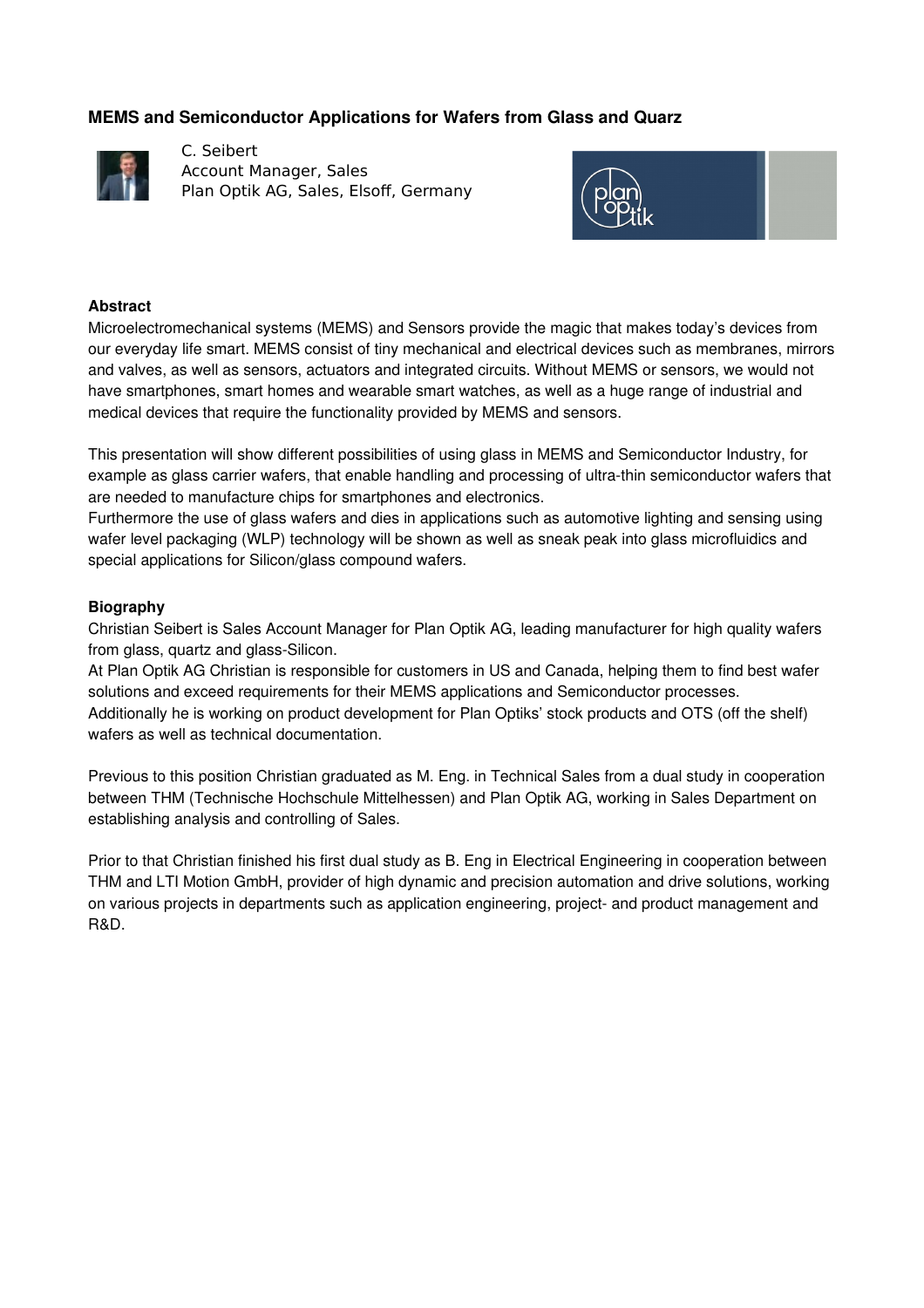## **Advances in doped AIN deposition techniques for next generation Piezo-MEMS**



A. Barker PVD Product Manager SPTS Technologies Ltd, Newport, United Kingdom



#### **Abstract**

In BAW and Piezo-MEMS devices based on released membrane structures, AIN film stress state is of utmost importance and to maximise yield, manufacturers look to minimise stress variation across the wafer. When Sc is added to the film the problem becomes more demanding, as stress range tends to worsen with increased Sc content. Previous methods to control stress reach a limit of capability, impacting yield or compromising device design and performance. The problem is compounded when variations in Sc content exist in the film centre to edge, either as a result of chamber geometry, or sputter target homogeneity, impacting resonator film properties, such as coupling coefficient.

In addition to stress control, a related issue presents itself when Sc is added to an AlN film. During deposition, crystallites can form within the AlScN. Effectively defects in the film, the crystallite presence degrades resonator properties - dead volume amongst the piezoelectric bulk. Formation is abundant in areas of tensile stress, hence the relation to stress control. As with stress profile, crystallite density increases with Sc content so management of crystallite formation becomes another requirement for the PVD process, to ensure coupling coefficient yields are maximised.

In this paper we present a novel solution providing symmetrical control and adjustment of stress for AlN films with different Sc content, demonstrating excellent WIW stress performance, the ability to locally tune stress to compensate for centre to edge variations in Sc, and approaches to prevent formation of crystallite defects, maximising yield

#### **Biography**

Dr Anthony Barker joined Surface Technology Systems (STS) in 1997 as Etch Process Engineer. He went on to manage STS' non-Si based etch and deposition process groups. After leaving STS he joined Trikon as Etch Process Engineer in 2005, which became Aviza Technology and then merged with STS in 2009 to form SPTS Technologies. Most recently Anthony worked as Principal Process Engineer in R&D Accounts group before joining SPTS's PVD Product Management team in May 2017. Before STS, Anthony worked as Thin Film Process Engineer at Gems Sensors. Dr Barker has a B.Eng Honours degree in Materials Engineering and a Ph.D in Electronic Materials in association with Rolls Royce, both from Swansea University.